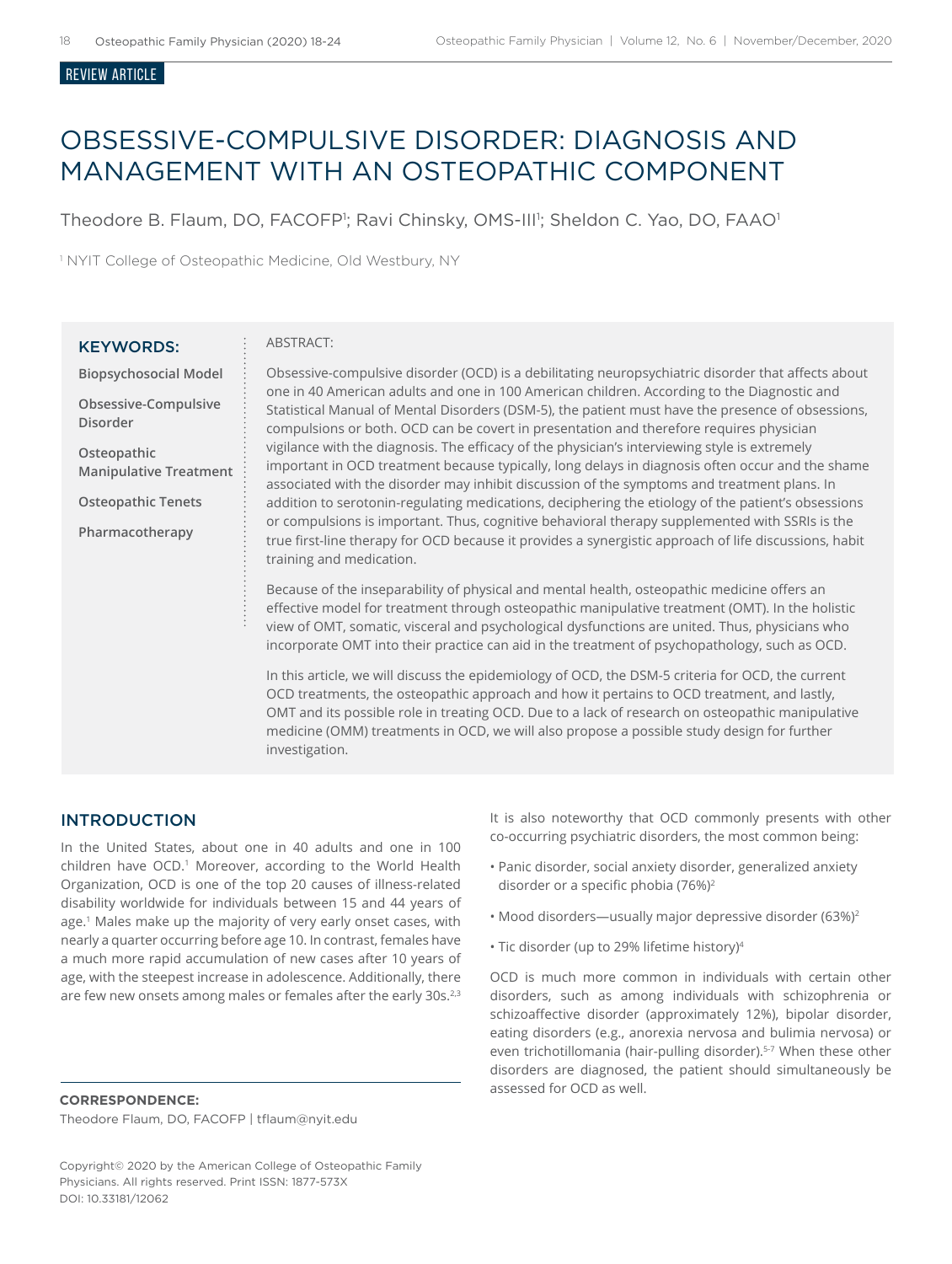# DIAGNOSTIC CRITERIA

According to the DSM-5 diagnostic criteria for obsessivecompulsive disorder, the patient must have the presence of obsessions, compulsions or both.<sup>8</sup>

The following two principles define obsessions:

- 1. Recurrent and persistent thoughts, urges and impulses that are experienced, at some time during the disturbance, as intrusive and unwanted, and that cause the person significant distress.<sup>8</sup>
- 2. The individual attempts to ignore or suppress such thoughts, urges or images, or to neutralize them with some other thought or action (e.g., by performing a compulsion).8

Compulsions are defined by the following two principles:

- 1. Repetitive behaviors (e.g., hand washing) or mental acts that the individual feels driven to perform in response to an obsession or according to rules that must be applied rigidly.<sup>8</sup>
- 2. The behaviors or mental acts are aimed at preventing or reducing anxiety, distress, or some dreaded event or situation. However, these behaviors or mental acts are not connected in a realistic way with what they are designed to neutralize or are clearly excessive.8

It is important to add that the obsessions or compulsions are time-consuming (generally more than one hour per day). Because of this, they cause clinically significant distress or impairment in social, occupational or other important areas of functioning.<sup>8</sup>

If a patient's obsessive-compulsive symptoms are attributable to a physiological effect of a substance (e.g., drugs of abuse, a medication) or another medical condition, it can NOT be labeled as OCD.8

Lastly, it is important to know that OCD is a diagnosis of exclusion. Thus, the disturbances cannot be better explained by the symptoms of another mental disorder such as excessive worries (generalized anxiety disorder) or preoccupation with appearance (body dysmorphic disorder).8 Given the overlap of some symptoms, a practitioner should always entertain a differential diagnosis, including both psychiatric as well as medical disorders.

Now that we have set a framework for OCD, we will discuss the current therapies utilized to treat OCD, what it means to use an osteopathic approach (through both the tenets as well as the five models of osteopathic medicine) and how it pertains to the treatment of OCD, and lastly, OMT and its possible role in treating OCD. Because there is a lack of research delving into OMT's role in OCD treatment, we will propose a possible study design as well.

# **DISCUSSION**

## Pharmacotherapy Treatment of OCD

Clomipramine, the tricyclic antidepressant that is the most specific inhibitor of serotonin reuptake, was first shown to be efficacious in the treatment of obsessive-compulsive symptoms in uncontrolled trials in the 1960s.<sup>9</sup> Controlled trials later clearly established the efficacy of clomipramine.<sup>10,11</sup>

The introduction of selective serotonin reuptake inhibitors (SSRIs) in the 1980s represented the next important pharmacotherapeutic advance in the treatment of OCD. Beginning with the demonstration that fluvoxamine (an SSRI) can reduce symptoms in a substantial fraction of patients<sup>12,13</sup> and is superior to tricyclic antidepressants other than clomipramine,<sup>14</sup> numerous studies have shown that SSRIs are effective pharmacotherapy for many patients. Because of their more benign side effect profile, SSRIs are now considered first-line pharmacotherapy for OCD. However, clomipramine continues to be used widely but generally is reserved for monotherapy after SSRI trial failures.

The use of SSRIs and clomipramine in the treatment of OCD differs from the treatment of depression and other anxiety disorders in two important ways. First, higher doses of serotonin reuptake inhibitor medications are typically required before clinical improvement is seen. Second, improvement in OCD tends to be gradual, and an adequate medication trial is at least 10–12 weeks in duration and thus, may take quite a while to obtain results.15

There are also several other pharmacologic augmentation strategies for treatment-resistant OCD whose efficacy has not yet been clearly demonstrated. In particular, specific agents with adequate safety profiles and preliminary evidence of OCD symptom reduction include ketamine,<sup>16</sup> riluzole,<sup>17</sup> N-acetylcysteine,<sup>18</sup> memantine,<sup>19</sup> lamotrigine,<sup>20</sup> celecoxib<sup>21</sup> and ondansetron.22 There is also interest in using nutritional products such as glycine or milk thistle,<sup>23</sup> although there is insufficient evidence to support the routine use of these agents in treating OCD.

Benzodiazepines are effective for the short-term treatment of anxiety disorders,<sup>24</sup> but have limited efficacy in OCD. Clinical trials have not demonstrated a benefit of concomitant benzodiazepine and SSRI pharmacotherapy specifically for OCD and current evidence does not support long-term benefits for improving OCD symptoms.25 Benzodiazepines are commonly used early on to acutely control distressing anxiety and insomnia before the benefits of SSRIs or cognitive behavioral therapy (CBT) take effect.<sup>26</sup> However, given the significant risk of physiologic dependence and lack of clear long-term benefit, benzodiazepines should be used with restraint, monitored very closely and for a limited duration in OCD patients.

Lastly, there have been developments in using deep-brain stimulation (DBS), which was initially piloted for the relief of movement disorders such as those found in Parkinson's Disease and now includes neuropsychiatric disorders. This procedure involves the surgical implantation of electrodes and the introduction of targeted electrical stimulation to specific brain regions. In OCD, that target currently is the anterior limb of the internal capsule/nucleus accumbens or the thalamus/subthalamic nucleus.27 Crossover trials comparing OCD symptomatology and severity when the implanted electrodes are turned on compared with when they off demonstrate significant efficacy (>35% reduction in symptom severity) of DBS for both brain regions.<sup>27</sup> Recent studies have further refined the brain regions of interest, improving treatment outcomes.<sup>28</sup>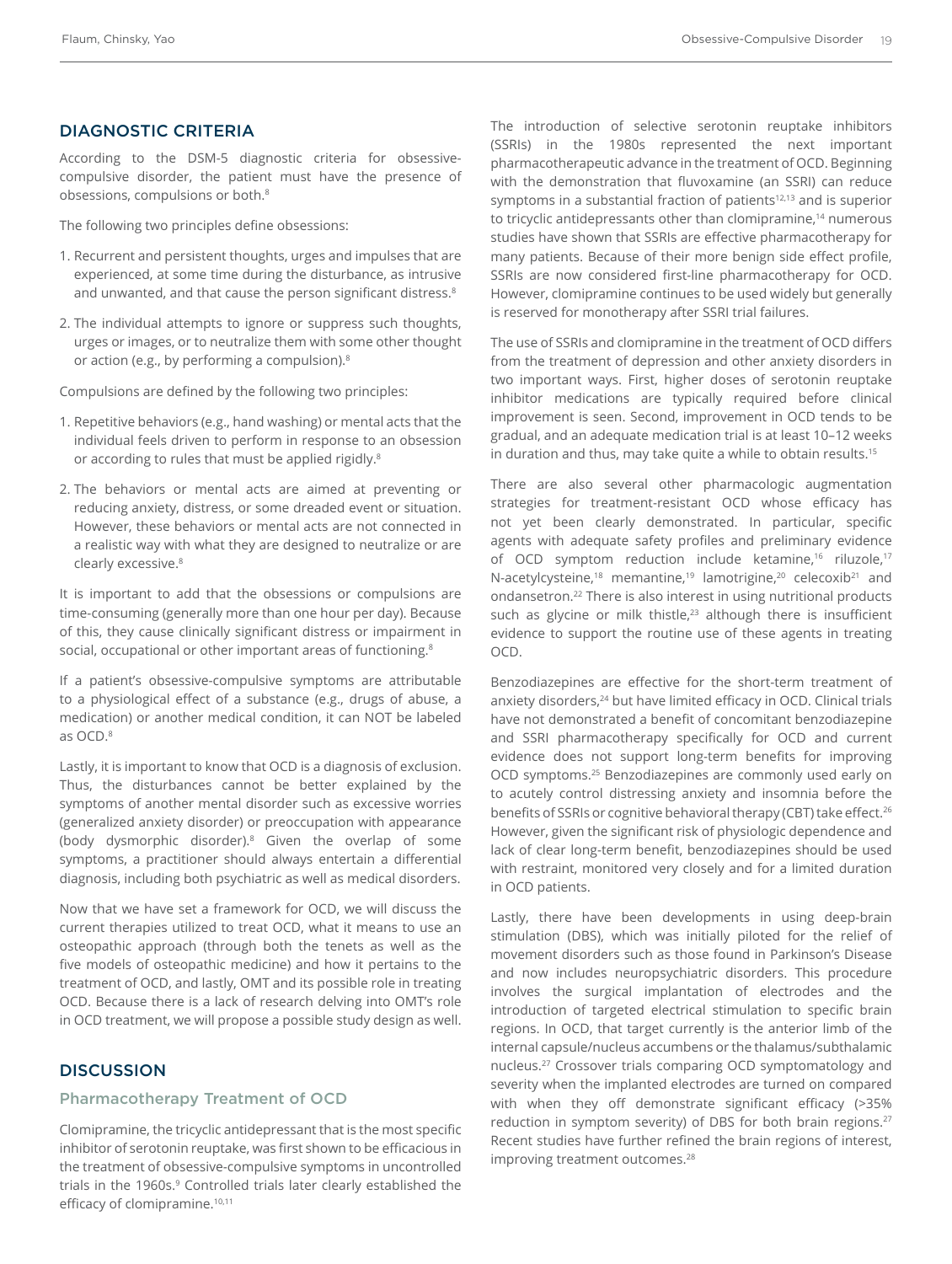#### Osteopathic Approach

Osteopathic medicine was founded in 1874 by Andrew Taylor Still, MD, DO. Central to his philosophy and creation of osteopathic medicine, the goal of OMT is to provide patients with the tools they need to restore and maintain their natural, self-healing state.

The four major tenets of the osteopathic medicine are:<sup>30</sup>

- 1. *The body is completely united; moreover, the person is a fully integrated being of body, mind and spirit.* Because of this, any alterations in any part of the system, including an individual's mental and spiritual health, affect the function of the body as a whole.29,30
- 2. *The body is capable of self-regulation, self-healing and health maintenance.* Health is the natural state of the body, and the body possesses self-regulatory mechanisms that it uses to heal itself from injury. OMT's function is to restore the body's selfhealing ability.29,30
- 3. *Structure and function are reciprocally related.* The structure of a body part governs its function, and thus abnormal structure manifests as dysfunction. The function also governs structure. In addition, if the body's overall structure is suboptimal, its functioning and capacity for self-healing will be inhibited as well.29,30
- 4. *Rational treatment is based on an understanding of these three principles*. These basic osteopathic tenets permeate all aspects of health maintenance and disease prevention and treatment. The osteopathic physician examines, diagnoses and treats patients according to these principles.<sup>29,30</sup>

Along with these tenets there are five main models to which osteopathic physicians adhere:

- 1. Respiratory-Circulatory
- 2. Neurologic
- 3. Biomechanical
- 4. Metabolic-Nutritional
- 5. Biopsychosocial

The model discussed most often with regards to the treatment of OCD is the Biopsychosocial Model. This model addresses the psychological and social components of a patient's health, as stress is a well-known contributor to illness. Treatment goals include optimizing the psychological and social components of a patient's health. Irritability, tension, anxiety, difficulty concentrating, diminished interest, feeling overwhelmed and sleep disturbances are all common in those suffering from mental dysfunction—including OCD.31,32 It is important to note that stress and how OCD patients handle their condition will affect all five models, but we will focus our next discussion on treating OCD using the Biopsychosocial Model.

### Treating OCD Using the Biopsychosocial Model

The application of the Biopsychosocial Model is knowledge-based and skill-based. In this model, the physician is trained to acquire knowledge and learn interviewing skills that allow the physician to inquire about other potential influences (e.g., psychological, social and environmental) that may impact the understanding and treatment of the disordered state. The skill and effectiveness of the physician's interviewing style allows for a unique partnership to be established between physician and patient. This relationship is extremely important in OCD treatment because typically long delays in diagnosis often occur and the shame associated with the disorder may inhibit people from mentioning the symptoms.<sup>33</sup>

OCD is a neurologically-based illness with emotional, mental and behavioral symptoms. As OCD is often covert in presentation, diagnosis requires more vigilance than other common psychiatric disorders. It is because a person suffering from OCD may feel a sense of shame or embarrassment and their symptoms may go un- or under-reported. Thus, primary care physicians can greatly benefit their patients by screening more actively for this disorder. Once the correct diagnosis is made, education and treatment interventions can greatly enhance the quality of life for individuals with OCD.34

With regards to screening, The Yale-Brown Obsessive–Compulsive Scale (Y-BOCS) is considered the gold standard assessment tool for OCD symptom severity and possesses good psychometric properties.35 The Y-BOCS has good internal consistency, interrater reliability and test-retest reliability over two weeks.<sup>36</sup> Additionally, the Y-BOCS demonstrates good convergent validity with clinicianrated measures of OCD impairment and self-reported obsessivecompulsive symptoms.36 Furthermore, the Y-BOCS score has demonstrated sensitivity to both pharmacologic and evidencebased psychotherapy treatments.<sup>37</sup>

More attention should be placed on health promotion and disease prevention by providing adequate time to educate patients about their diseases, including symptomatology and manifestations, treatment plan, and the assurance of the physician's assistance. This proactive approach leads to a healthier lifestyle for the patient but demands more time from the physician.38,39 Also, an essential component of treatment for OCD is to reassure the patient that they have a disorder and that they are not "at fault" for these behaviors.<sup>34</sup> After all, negative self-appraisals of intrusive thoughts are the most central symptoms in OCD and they uniquely predict co-occurring symptoms of anxiety and depression, suggesting that these symptoms should be prioritized in theory and treatment of OCD.40

The patient may have other influences contributing to the disordered state. A major part of the Biopsychosocial Model is placing more attention on nonorganic factors, such as psychological, social and spiritual factors. Moreover, with OCD, one must dedicate ample time to determining life stressors and evaluating as many social risk factors as possible.<sup>40,41</sup> This is especially important with mental health disorders such as OCD because the effects of different stressors must be thoroughly assessed and considered.<sup>41</sup> If these other factors are not accounted for, then the treatment plan may fail.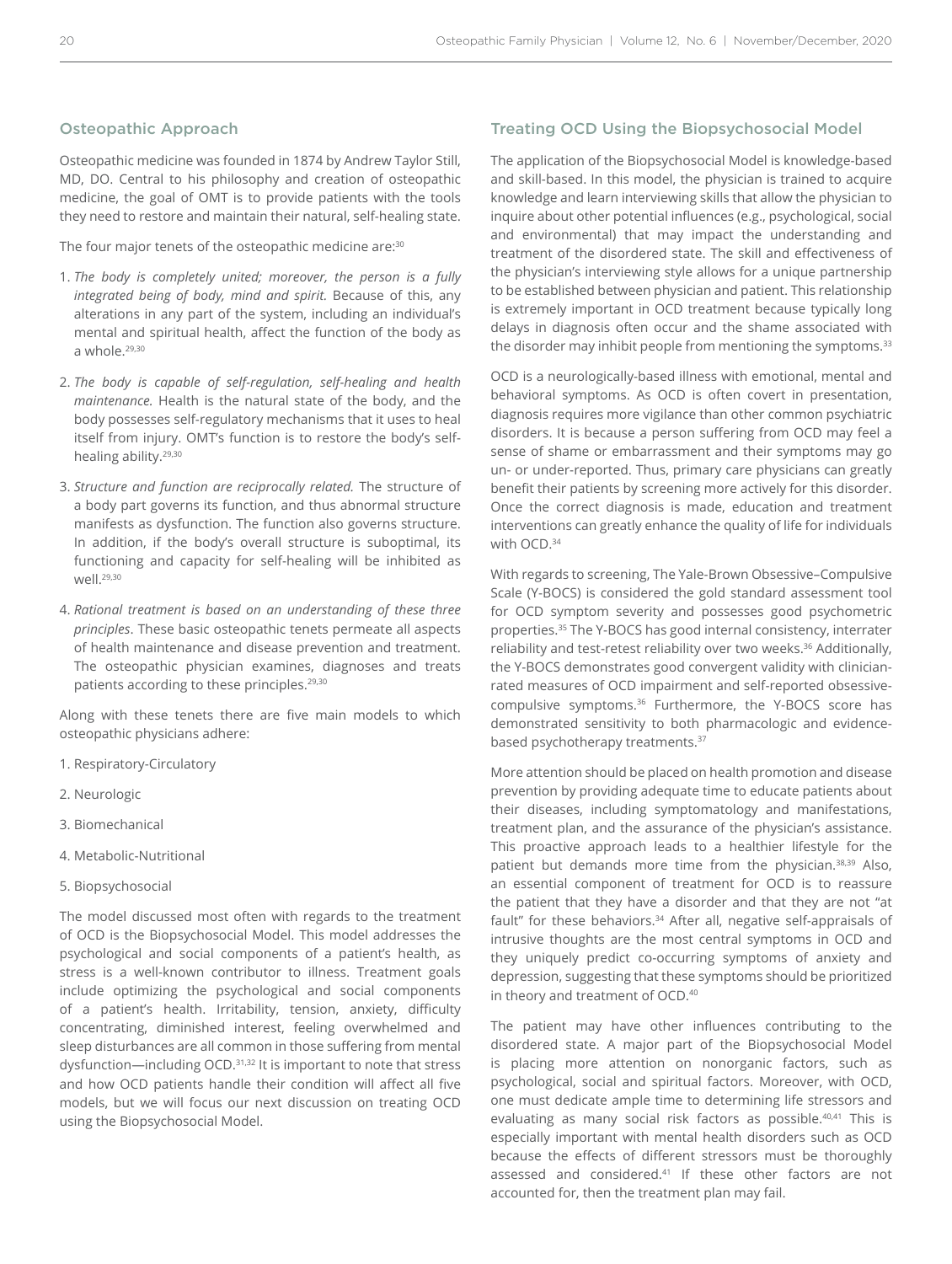In OCD one cannot solely rely on medications, but also must spend time deciphering what drives the patient's obsessions or compulsions. This is because often, OCD symptoms are exacerbated by psychosocial stressors, which may serve as a modifiable aspect of treatment.41 Thus, CBT and, if needed, SSRIs, in combination are the true first-line therapy for OCD because it provides a synergistic approach of medication, life discussions and habit training.42

# The Role of Osteopathic Manipulative Treatment in Treating OCD

Because of the inseparability of physical and mental health, osteopathic medicine offers an effective method for treatment of these issues through OMT.

The diagnosis and treatment of somatic dysfunctions provide the practitioner with a system of clinical problem-solving that provides an opportunity to approach the patient holistically. At every level of the central nervous system, the neurophysiology of somatic dysfunction inseparably links viscera, soma and psyche through complex viscero-somatic, somato-visceral, somato-psychological and psycho-somatic feedback relationships. One component of these complex relations cannot become problematic without impacting the others, and treatment of any one aspect is not complete without consideration of the others.43-45

The term *psycho-somatic* refers to the interaction between the psyche (mind) and the soma (body). More properly referred to as "psychophysiological disorders," this group of disorders presents primarily as physical conditions that are affected by emotional factors (OCD included). They typically involve a single organ system and are usually associated with increased activity of the autonomic nervous system.45,46

The psycho-somatic pathway can be explained neurophysiologically through segmental facilitation. This is found in association with spinal somatic dysfunction. Many psychological conditions cause increased cortical activity, which focuses on neurological impulses to specific spinal levels, causing dysfunction.43,44 This produces segmental hypersensitivity to nociceptive stimuli, which in turn results in increased cortical awareness of structures, somatic and/or visceral, innervated by the facilitated segment.<sup>44</sup> It also explains of how emotional distress (from OCD), acting through descending pathways, can be directed by the facilitated segment to result in gastrointestinal hypermotility or bronchospasm.43,44,47

The converse, a somato-psychological pathway, is shown when an individual experiences physical discomfort, along with an accompanying psychological response. Pain is transmitted to the central nervous system by nociceptive neurons. This results in segmental facilitation, and impulses continue up the spinal cord, through the limbic system, where emotional associations can be made, eventually reaching cortical awareness.<sup>47</sup>

OMT has also been recommended to reduce stress-related musculoskeletal tension and sympathetic hyperactivity found in association with most psychiatric illnesses, including schizophrenia,<sup>48</sup> depression,<sup>49,50</sup> anxiety (including OCD)<sup>49,50</sup> and somatoform disorders.<sup>49,50</sup> It is important to point out that OMT

has been recommended as an appropriate procedure for all age groups, including children and the elderly.50

Osteopathic medicine has always considered the integration of psyche and soma, just as it has soma and viscera, as part of its theory and practice. Thus, physicians who incorporate OMT into their practice will be able to aid in treating patients with psychopathology (including OCD) as somatic, visceral and psychological dysfunctions are inseparable.45

# Osteopathic Manipulative Treatment Protocol in Treating OCD

There are currently no studies done on the effectiveness of an OMT protocol for treating OCD. However, there is literature showing the effectiveness of OMT as a treatment for anxiety.<sup>51-52</sup> It should be noted that there is a debate about whether OCD is appropriately classified as an anxiety disorder or if OCD deserves its own category of disorder. However, according to the American Psychiatric Association, OCD is still considered an anxiety disorder.53 Whether or not OCD has distinct neurobiology has yet to be fully proven; but it is highly responsive to psychological treatments that involve cognitive and behavioral modification of anxiety symptoms and thus, it is typically considered an anxiety disorder.<sup>33</sup>

First, in OMT, the physician will inspect the area of interest. Second, the physician will palpate certain areas of interest to test for somatic dysfunction and restriction<sup>54</sup> that are seen in Table 1.

#### TABLE 1.

Areas of interest to test for somatic dysfunction in the OCD patient

| <b>CRANIAL</b>                          | <b>DIAPHRAGMS</b>                                                       | <b>JUNCTIONS</b>                                                                           |
|-----------------------------------------|-------------------------------------------------------------------------|--------------------------------------------------------------------------------------------|
| $\bullet$ Vault<br>• Face TMJ           | • Tentorium Cerebelli<br>• Thoracic Outlet<br>• Respiratory<br>• Pelvic | • Occipito-Atlantal<br>(OA)<br>• Cervical-Thoracic<br>• Thoracic-Lumbar<br>• Lumbar-Sacral |
| OA Joint                                | Autonomic<br>Connections                                                | Cervical and Thoracic<br>Spine                                                             |
| Core Link between<br>Sacrum and Occiput | <b>Hyoid Bone</b>                                                       | <b>Ribs</b>                                                                                |

After diagnosing the patient, OMT techniques are performed to address the dysfunctions. The top four techniques (denoted with an asterisk \*) in Table 2 should be performed on every OCD patient.<sup>54</sup> These techniques are considered to be the "high yield" techniques for anxiety disorders. Other suggested techniques that are used in anxiety disorder treatments are listed in Table 2.<sup>51</sup> It is important to be aware that for all of these techniques, the contraindications are all the same—avoid using the techniques if there is acute regional pathology.

The sample protocol outlined here is a combination of OMT techniques used for anxiety disorders as well as how to perform them. Clinical pearl: it is imperative that the physician allows the somatic dysfunctions to guide the treatment and not the converse.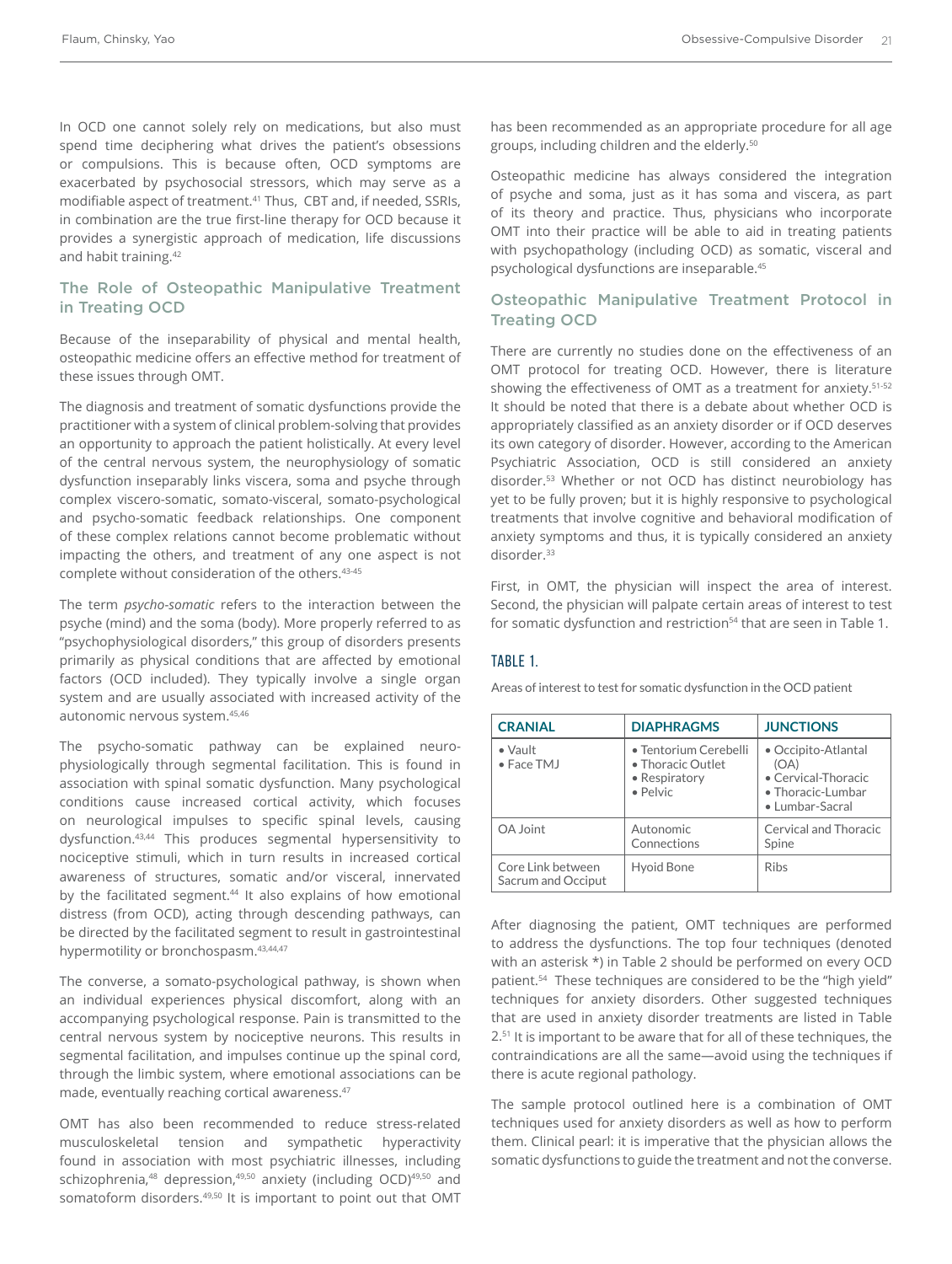# TABLE 2.

OMT techniques to use when treating the OCD patient

| <b>TECHNIQUE</b>                     | <b>BASIC STEPS</b>                                                                                                                                                                                                                                                                                                                                                                                                                                                                                                                                                                                                                                                                                                                                                                                                                                                                                                                                                                                                                                                                                                                                                                                                                                                                    |
|--------------------------------------|---------------------------------------------------------------------------------------------------------------------------------------------------------------------------------------------------------------------------------------------------------------------------------------------------------------------------------------------------------------------------------------------------------------------------------------------------------------------------------------------------------------------------------------------------------------------------------------------------------------------------------------------------------------------------------------------------------------------------------------------------------------------------------------------------------------------------------------------------------------------------------------------------------------------------------------------------------------------------------------------------------------------------------------------------------------------------------------------------------------------------------------------------------------------------------------------------------------------------------------------------------------------------------------|
| OA Articulatory*                     | Stabilize the atlantoaxial joint (AA) joint such that it is not being affected in this treatment. Position hands to be able to<br>feel the OA junction and then mobilize OA gently to free it.                                                                                                                                                                                                                                                                                                                                                                                                                                                                                                                                                                                                                                                                                                                                                                                                                                                                                                                                                                                                                                                                                        |
| Hyoid Evaluation and<br>Treatment*   | Stabilize hyoid bone and gently, rhythmically move it back and forth until the release of the fascial restrictions nearby.                                                                                                                                                                                                                                                                                                                                                                                                                                                                                                                                                                                                                                                                                                                                                                                                                                                                                                                                                                                                                                                                                                                                                            |
| TMJ: Fascial Unwinding*              | Stabilize the outside of the jaw and place thumbs inside of the mouth. Keep thumbs near the molar teeth and grasp them<br>firmly, but not too tightly as to introduce an extra vector. Allow jaw to glide into its freedoms and follow it throughout.                                                                                                                                                                                                                                                                                                                                                                                                                                                                                                                                                                                                                                                                                                                                                                                                                                                                                                                                                                                                                                 |
| Costo-Chondro-Sternal<br>Release*    | Patient is supine. The physician places one hand on the sternum and the cervical-thoracic (C-T) junction. Assess the<br>patient's freedoms in the three cardinal planes by moving the anterior or top hand in the following directions: superior/<br>inferior, left/right and clockwise/counterclockwise. Next, place the top hand in a position such that it engages all three<br>freedoms ("stack the freedoms") and the lower hand on the C-T junction should be doing the opposite motions - hold<br>until a release is felt.                                                                                                                                                                                                                                                                                                                                                                                                                                                                                                                                                                                                                                                                                                                                                     |
| Sub-occipital Release                | Patient is supine. The physician places fingers in the patient's suboccipital area. Apply gentle lateral and superior traction<br>by pushing elbows together and tractioning superiorly.                                                                                                                                                                                                                                                                                                                                                                                                                                                                                                                                                                                                                                                                                                                                                                                                                                                                                                                                                                                                                                                                                              |
| Spencer's Technique                  | Patient is in a lateral recumbent position so that one shoulder is facing up at a time while stabilizing the scapula.<br>Each step is repeated seven times.<br>Step 1 (Extension): Take shoulder and extend (elbow bent) to the end of the range of motion (ROM).<br>Step 2 (Flexion): Flex elbow straight to the end of the ROM.<br>Step 3 (Circumduction): With elbow bent, start with small circles and gradually get bigger going clockwise, then repeat<br>going counterclockwise.<br>Step 4 (Circumduction with traction): With elbow straight up to the ceiling, start with small circles and get gradually<br>bigger going clockwise; then repeat going counterclockwise.<br>Step 5 (Abduction): Bend elbow and patient holds the physician's forearm creating a fulcrum $-$ then abduct into the<br>barrier.<br>Step 6 (Adduction): Same hold as an abduction but adduct instead.<br>Step 7 (Internal rotation): Have arm bent and behind the patient. Use the elbow as a fulcrum and gently pull towards the<br>physician (anteriorly).<br>Step 8 (Abduction with traction): Put the patient's hand on the physician's shoulder, hold the proximal upper extremity<br>around the rotator cuff with both of the physicians' hands, lean back and gently stretch the scapula. |
| Cervical Spine Myofascial<br>Release | Direct or Indirect Technique: palpate to make a good purchase of the patient's cervical fascia. Move the fascia into either<br>the position of restriction or ease and hold until a release is felt.                                                                                                                                                                                                                                                                                                                                                                                                                                                                                                                                                                                                                                                                                                                                                                                                                                                                                                                                                                                                                                                                                  |
| Lumbar Spine Muscle Energy           | Patient is supine and the physician brings lumbar spinal muscles to the edge of the restrictive barrier. Next, the patient<br>is asked to move towards their direction of freedom while the physician applies an isometric force for 3-5 seconds. The<br>patient relaxes for 3-5 seconds and then the patient is brought further into their restrictive barrier. Repeat three times<br>and perform a passive stretch into the restrictive barrier at the end of treatment.                                                                                                                                                                                                                                                                                                                                                                                                                                                                                                                                                                                                                                                                                                                                                                                                            |
| Sacral Muscle Energy                 | Patient is supine and the physician brings the sacrum to the edge of the restrictive barrier. Next, the patient is asked to<br>move towards their direction of freedom while the physician applies an isometric force for 3-5 seconds. The patient<br>relaxes for 3-5 seconds and the patient is brought further into their restrictive barrier. Repeat three times and perform a<br>passive stretch into the restrictive barrier at the end of treatment.                                                                                                                                                                                                                                                                                                                                                                                                                                                                                                                                                                                                                                                                                                                                                                                                                            |

\*Denotes the four techniques that should be done on every OCD patient.

# OMT EFFECTS ON OCD STUDY DESIGN

A possible cohort study looking at the effects of OMT on OCD may be conducted by dividing participants into three groups. One group is treated with SSRIs alone, another with SSRI and OMT and the last group with SSRI and a sham OMT (performed by a PhD/ non-healthcare professional or student). The Yale-Brown Obsessive–Compulsive Scale (Y-BOCS), as discussed previously, would be used to measure the patient's OCD severity scores at three different time points: pre-treatment, three months into treatment and six months into treatment. A repeated-measures ANOVA could be used to analyze statistical differences between the time points. The comparison of these results would give an interesting perspective regarding the treatment of OCD patients with OMM.

In addition, a qualitative component to our study design could be interjected by monitoring the participants for irritability, tension, anxiety, difficulty concentrating, diminished interest, feeling overwhelmed and sleep disturbances that they felt throughout the treatment course at those same three time points.

# **CONCLUSION**

OCD is a chronic and severe psychiatric disorder that is often incapacitating when left untreated. Patients suffering from OCD often attempt to hide their symptoms due to the embarrassing or disturbing content of their thoughts. Many individuals isolate themselves because of their symptoms and avoid their exposure to potentially anxiety-provoking situations. Unfortunately, because of this, there is often a long delay between the time when an individual develops OCD symptoms and when they first obtain treatment.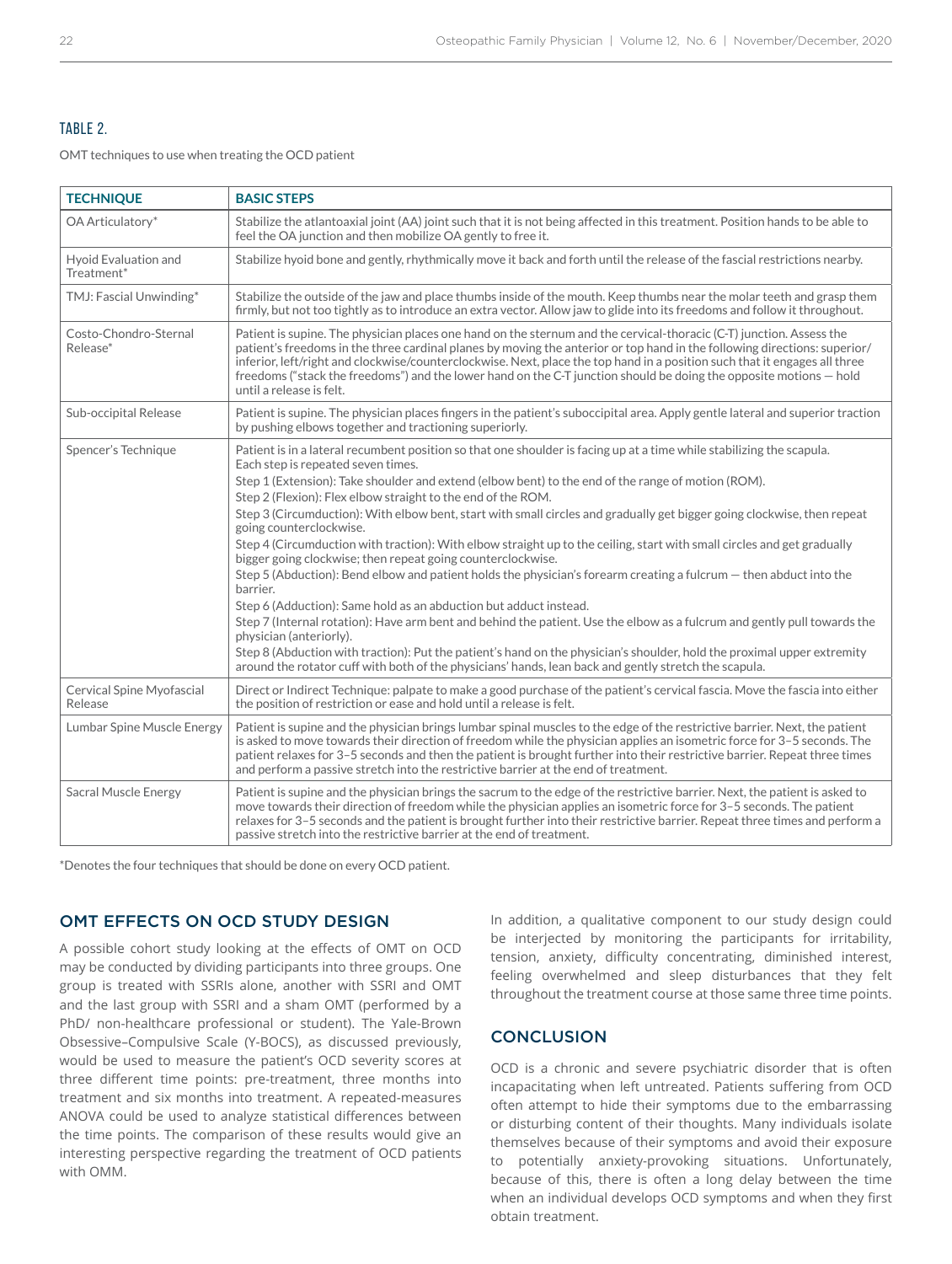Early diagnosis and treatment minimize symptom severity and level of disability. Thus, the better the connection that a physician and patient has, the more likely the patient will come in earlier with their concerns. Ultimately, if treated correctly, the more likely it is that the patient will have positive results. Lastly, it is crucial to note that OMT can have immense effects on the somato-visceral and somato-psychological pathways and should be considered as an aid in the treatment of OCD.

### ACKNOWLEDGMENTS

The authors would like to thank Glenn Kalash, DO (from Nassau University Medical Center), who is board certified in Psychiatry, Forensic Psychiatry, Psychosomatic Medicine and Brain Injury Medicine for his input and correspondence throughout this project.

#### **AUTHOR DISCLOSURES**

No relevant financial affiliations or conflicts of interest.

#### **REFERENCES:**

- 1. Facts about Obsessive Compulsive Disorder. Beyond OCD. https:// beyondocd.org/ocd-facts. Published April 2, 2018. Accessed July 9, 2020.
- 2. Ruscio AM, Stein DJ, Chiu WT, Kessler RC. The epidemiology of obsessivecompulsive disorder in the National Comorbidity Survey Replication. *Molecular Psychiatry*. 2008;15(1):53-63. doi:10.1038/mp.2008.94.
- 3. Weissman MM, Bland RC, Canino GJ, et al. The cross-national epidemiology of obsessive-compulsive disorder. The Cross-National Collaborative Group. *J Clin Psychiatry* 1994; 55 Suppl:5.
- 4. Gomes de Alvarenga P, de Mathis MA, Dominguez Alves AC, et al. Clinical features of tic-related obsessive-compulsive disorder: results from a large multicenter study. CNS *Spect*r. 2012; 17:87. doi:10.1017/ S109285291200049.
- 5. Achim AM, Maziade M, Raymond E, et al. How prevalent are anxiety disorders in schizophrenia? A meta-analysis and critical review on a significant association. Schizophr Bull 2011; 37:811.
- 6. Pallanti S, Grassi G, Sarrecchia ED, et al. Obsessive-compulsive disorder comorbidity: clinical assessment and therapeutic implications. . 2011;  $2:70.$
- 7. Kaye WH, Bulik CM, Thornton L, et al. Comorbidity of anxiety disorders with anorexia and bulimia nervosa. Am J Psychiatry 2004; 161:2215.
- 8. Substance Abuse and Mental Health Services Administration. Impact of the DSM-IV to DSM-5 Changes on the National Survey on Drug Use and Health [Internet]. Rockville (MD): Substance Abuse and Mental Health Services Administration (US); 2016 Jun. Table 3.13, DSM-IV to DSM-5 Obsessive-Compulsive Disorder Comparison. Available from: https:// www.ncbi.nlm.nih.gov/books/NBK519704/table/ch3.t13/.
- 9. Kellner M. Drug treatment of the obsessive-compulsive disorder. *Dialogues Clin Neurosci*. 2010;12(2):187-197.
- 10. Husted DS, Shapira NA. A review of the treatment for refractory obsessive-compulsive disorder: From medicine to deep brain stimulation. CNS *Spect* 2004;9:833–47.
- 11. Pittenger C, Bloch MH. Pharmacological treatment of the obsessivecompulsive disorder. *Psychiatr Clin North Am.* 2014;37(3):3752391. doi:10.1016/j.psc.2014.05.006
- 12. Price LC, Goodman WK, Charney DS, et al. Treatment of severe obsessive-compulsive disorder with fluvoxamine. *Am J Psychiatry*.1987;144:1059–61.
- 13. Goodman WK, Price LJ, Rasmussen SA, et al. Efficacy of fluvoxamine in obsessive-compulsive disorder. A double-blind comparison with placebo. *Arch Gen Psychiatry*. 1989;46:36–44.
- 14. Goodman WK, Price LH, Delgado PL, et al. Specificity of serotonin reuptake inhibitors in the treatment of obsessive-compulsive disorder. Comparison of fluvoxamine and desipramine. *Arch Gen Psychiatry*. 1990;47:577–85.
- 15. Bloch MH, McGuire J, Landeros-Weisenberger A, Leckman JF, Pittenger C. Meta-analysis of the dose-response relationship of SSRI in obsessivecompulsive disorder. *Mol Psychiatry*. 2010;15(8):850-855. doi:10.1038/ mp.2009.50
- 16. Rodriguez CI, Kegeles LS, Levinson A, et al. Randomized controlled crossover trial of ketamine in obsessive-compulsive disorder: proof-ofconcept. *Neuropsychopharmacology*. 2013;38(12):2475-2483.
- 17. Emamzadehfard S, Kamaloo A, Paydary K, et al. Riluzole in augmentation of fluvoxamine for moderate to severe obsessive-compulsive disorder: randomized, double-blind, placebo-controlled study. *Psychiatry Clin Neurosci*. 2016;70(8):332-341.
- 18. Paydary K, Akamaloo A, Ahmadipour A, Pishgar F, Emamzadehfard S, Akhondzadeh S. N-acetylcysteine augmentation therapy for moderateto-severe obsessive-compulsive disorder: randomized, double-blind, placebo-controlled trial. *J Clin Pharm Ther*. 2016;41 (2):214-219.
- 19. Ghaleiha A, Entezari N, Modabbernia A, et al. Memantine add-on in moderate to severe obsessive-compulsive disorder: randomized doubleblind placebo-controlled study. *J Psychiatr Res*. 2013;47(2):175-180.
- 20. Bruno A, Micò U, Pandolfo G, et al. Lamotrigine augmentation of serotonin reuptake inhibitors in treatment-resistant obsessive-compulsive disorder: a double-blind, placebo-controlled study. *J Psychopharmacol*. 2012;26(11):1456-1462.
- 21. Sayyah M, Boostani H, Pakseresht S, Malayeri A. A preliminary randomized double-blind clinical trial on the efficacy of celecoxib as an adjunct in the treatment of obsessive-compulsive disorder. *Psychiatry Res*. 2011;189(3):403-406.
- 22. Heidari M, Zarei M, Hosseini SM, et al. Ondansetron or placebo in the augmentation of fluvoxamine response over 8 weeks in obsessivecompulsive disorder. *Int Clin Psychopharmacol*. 2014;29(6):344-350.
- 23. Camfield DA, Sarris J, Berk M. Nutraceuticals in the treatment of obsessive compulsive disorder (OCD): a review of mechanistic and clinical evidence. Prog *Neuropsychopharmacol Biol Psychiatry*. 2011;35(4):887-895.
- 24. Bandelow B, Sher L, Bunevicius R, et al; WFSBP Task Force on Mental Disorders in Primary Care; WFSBP Task Force on Anxiety Disorders, OCD and PTSD. Guidelines for the pharmacological treatment of anxiety disorders, obsessive compulsive disorder and posttraumatic stress disorder in primary care. *Int J Psychiatry Clin Pract*. 2012;16(2):77-84.
- 25. Hollander E, Kaplan A, Stahl SM. A double-blind, placebo-controlled trial of clonazepam in obsessive-compulsive disorder. *World J Biol Psychiatry*. 2003;4(1):30-34.
- 26. Crockett BA, Churchill E, Davidson JR. A double-blind combination study of clonazepam with sertraline in obsessive-compulsive disorder. *Ann Clin Psychiatry*. 2004;16(3):127-132.
- 27. Alonso P, Cuadras D, Gabriëls L, et al. Deep brain stimulation for obsessive-compulsive disorder: a meta-analysis of treatment outcome and predictors of response. *PLoS One*. 2015;10(7): e0133591.
- 28. Figee M, Luigjes J, Smolders R, et al. Deep brain stimulation restores frontostriatal network activity in obsessive-compulsive disorder. *Nat Neurosci*. 2013;16(4):386-387.